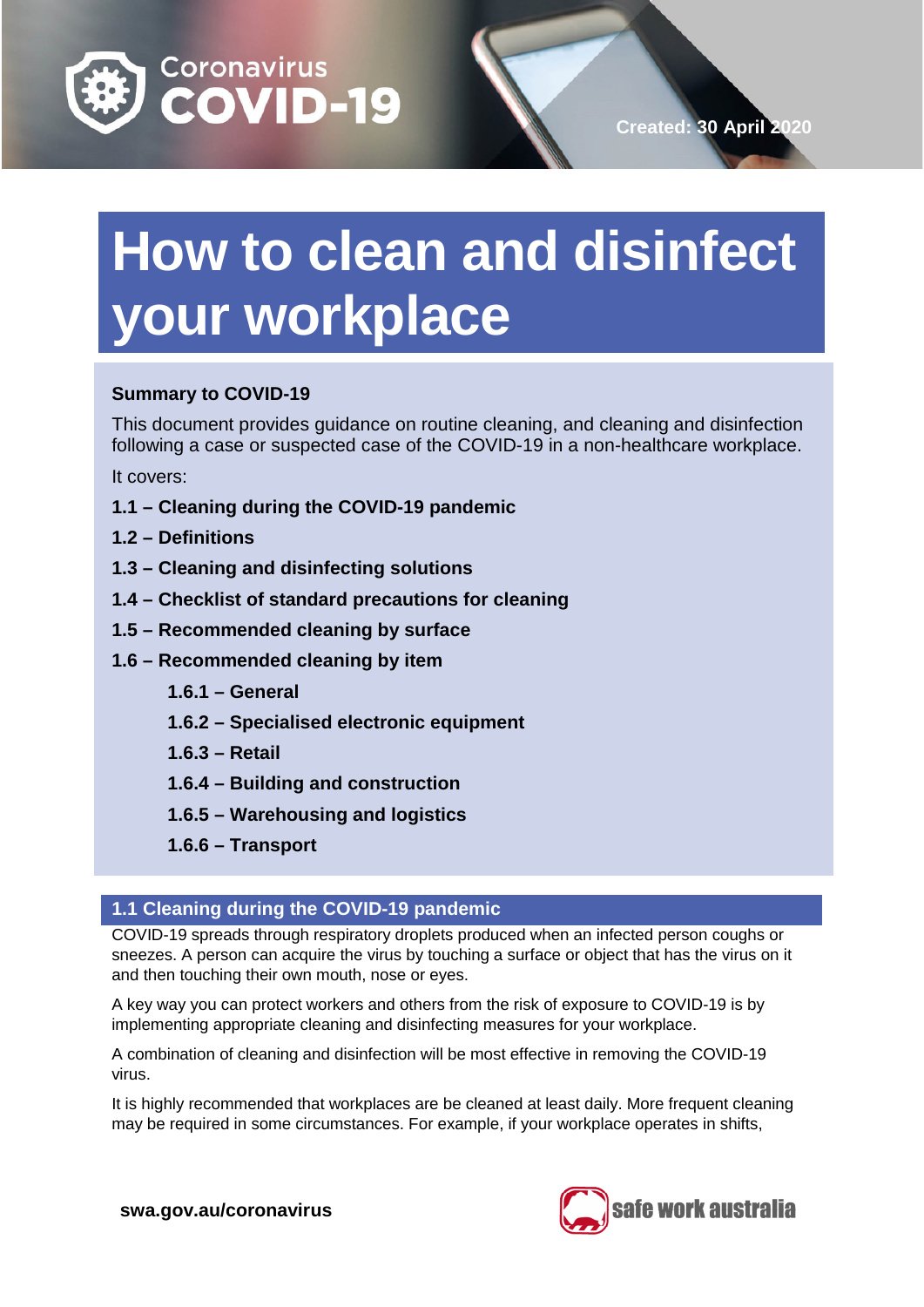

workplaces should be cleaned between shifts. If equipment is shared between workers, it should be cleaned between uses, where practicable.

Cleaning with detergent and water is sufficient.

Once clean, surfaces can be disinfected. When and how often your workplace, or certain surfaces, should be disinfected will depend on the likelihood of contaminated material being present. This would include any time there has been a case or suspected case of COVID-19 at the workplace, or at workplaces with a high volume of workers, customers or visitors that are likely to touch surfaces.

#### **1.2 Definitions**

The following terms are used throughout this document, to improve readability.

Damp dust means to wet a cloth with cleaning agent and wring out, such that the cloth remains damp, but does not drip water.

Detergent means a surfactant that is designed to break up oil and grease with the use of water.

Disinfectant means a product labelled as household disinfectant, and containing ≥ 70% alcohol, quaternary ammonium compounds, chlorine bleach or oxygen bleach.

Frequently touched surface means a surface that is touched often, by the same or different people. For example, a door handle or push plate.

HEPA means high efficiency air particulate filter.

Infrequently touched surface means a surface that is touched less than a frequently touched surface. For example, the surface of a cupboard door.

#### **1.3 Cleaning and disinfecting solutions**

Cleaning and disinfecting are two different processes:

Cleaning means to physically remove germs (bacteria and viruses), dirt and grime from surfaces using a detergent and water solution. A detergent is a surfactant that is designed to break up oil and grease with the use of water. Anything labelled as a detergent will work.

Disinfecting means using chemicals to kill germs (bacteria and viruses) on surfaces. It's important to clean before disinfecting because dirt and grime can reduce the ability of disinfectants to kill germs. Disinfectants containing ≥ 70% alcohol, quaternary ammonium compounds, chlorine bleach or oxygen bleach are suitable for use on hard surfaces (that is, surfaces where any spilt liquid pools, and does not soak in). These will be labelled as 'disinfectant' on the packaging. Where there is uncertainty, the manufacturers or importing suppliers of the substance should be contacted for advice.

Health authorities recommend using a 1000 ppm bleach (sodium hypochlorite) solution to disinfect hard surfaces.

For routine workplace cleaning in a non-healthcare workplace, physical cleaning with water and detergent is sufficient. Water and physical effort alone will not kill the COVID-19 virus.

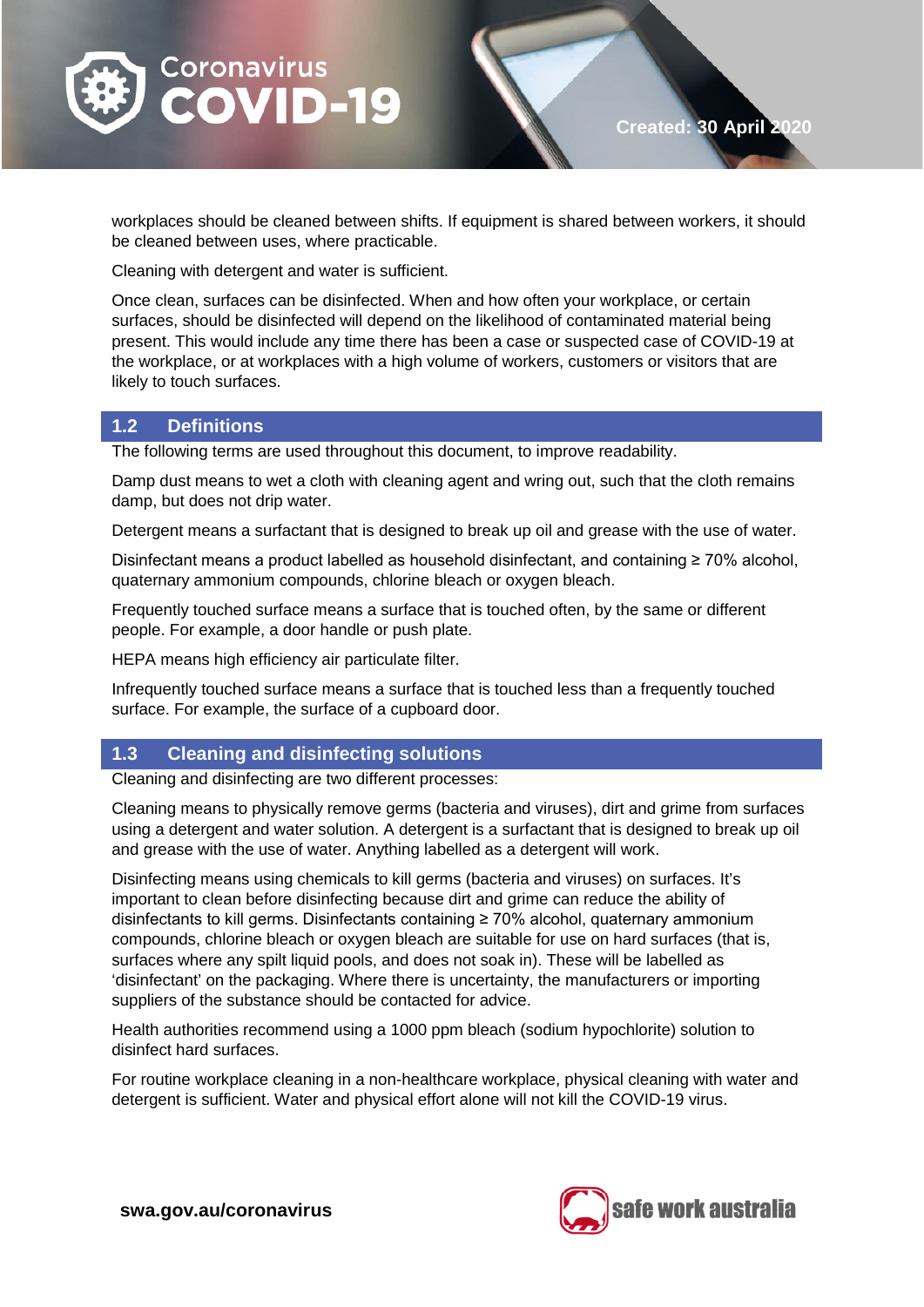

A combination of cleaning and disinfection will be most effective in removing the COVID-19 virus in workplaces when cleaning after a person with a confirmed or suspected case of COVID-19 has recently been at the workplace.

Note: Disinfectants require sufficient contact time to be effective.

#### **1.4 Checklist of standard precautions for cleaning**

- $\Box$  Where cleaning on or around electrical equipment/fittings, isolate electrical equipment and turn off power source if possible before cleaning with liquids.
- □ Read the label for the detergent or disinfectant and follow the manufacturer's recommendations.
- □ Obtain a copy of the Safety Data Sheet (SDS) for the detergent or disinfectant and become familiar with the contents.
- $\Box$  Wear the appropriate personal protective equipment (PPE) that is identified on the label and the SDS.

#### **1.5 Recommended cleaning by surface**

The following table outlines the recommended minimum frequencies for routine cleaning of various surfaces in the workplace, as well as recommended cleaning and disinfecting following a suspected or confirmed case of COVID-19.

It is applicable to all workplaces, noting some surfaces may not be relevant to all workplaces.

It is highly recommended that workplaces are be cleaned at least daily. More frequent cleaning may be required in some circumstances. For example, if equipment is shared between workers, it should be cleaned between uses, where practicable.

More frequent disinfection may be required at workplaces with a high volume of workers, customers or visitors that are likely to touch surfaces.

|               | <b>Following suspected or</b><br>confirmed case             |                                    | <b>Routine cleaning</b>                             |                                     |                          |
|---------------|-------------------------------------------------------------|------------------------------------|-----------------------------------------------------|-------------------------------------|--------------------------|
|               | Any Surface                                                 | Method                             | Frequently<br>touched<br>surfaces                   | Infrequently<br>touched<br>surfaces | Method                   |
| Soft plastics | Clean and<br>disinfect as<br>soon as you<br>become<br>aware | Detergent +<br><b>Disinfectant</b> | Clean at<br>least daily or<br>every shift<br>change | Clean weekly                        | Damp dust +<br>Detergent |
| Hard plastics | Clean and<br>disinfect as<br>soon as you<br>become<br>aware | Detergent +<br><b>Disinfectant</b> | Clean at<br>least daily or<br>every shift<br>change | Clean weekly                        | Detergent                |

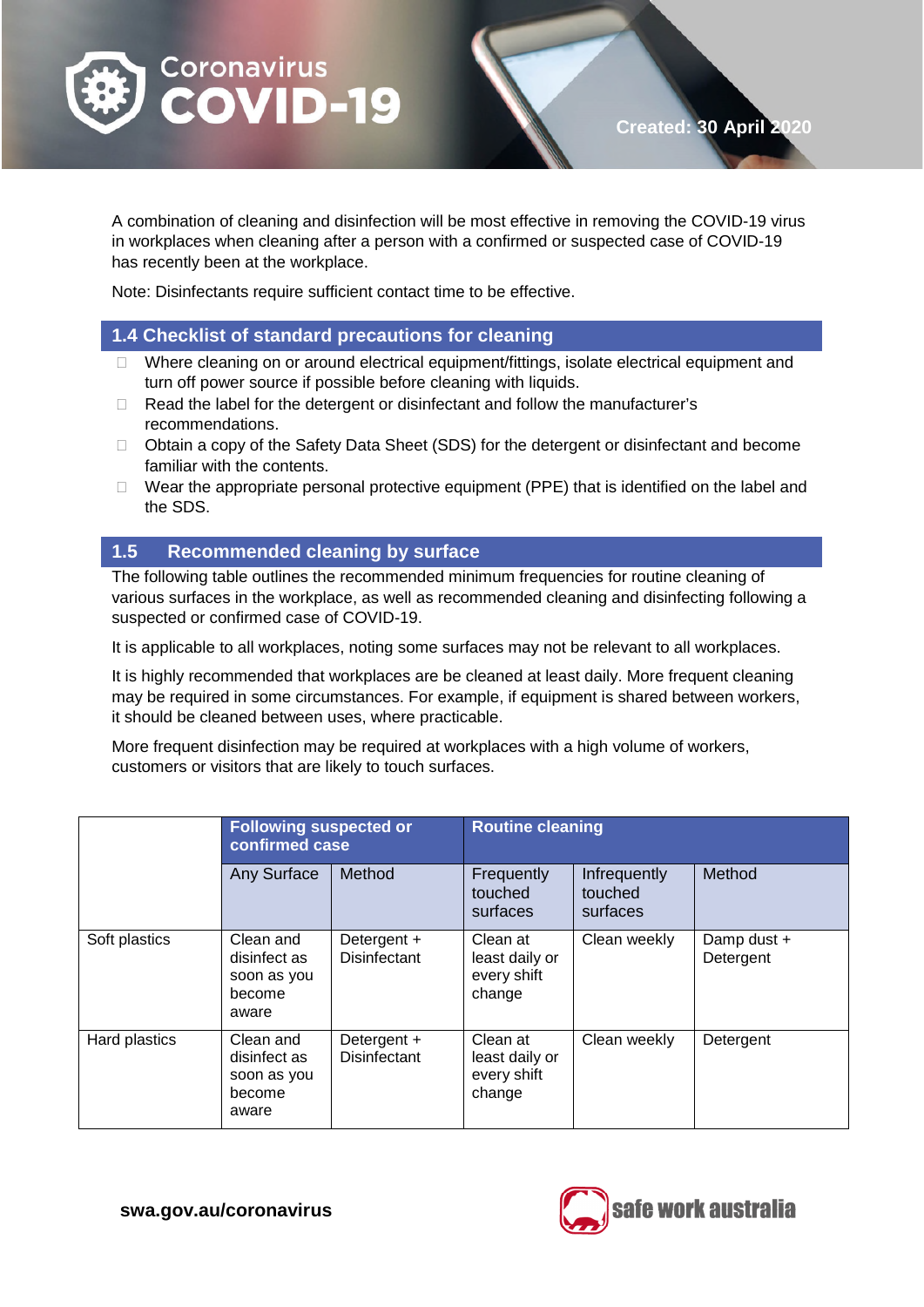

# **Coronavirus**<br>**COVID-19**

|                                                                                            | <b>Following suspected or</b><br>confirmed case             |                                                                                                                                                                                           | <b>Routine cleaning</b>                             |                                     |                                                         |
|--------------------------------------------------------------------------------------------|-------------------------------------------------------------|-------------------------------------------------------------------------------------------------------------------------------------------------------------------------------------------|-----------------------------------------------------|-------------------------------------|---------------------------------------------------------|
|                                                                                            | Any Surface                                                 | Method                                                                                                                                                                                    | Frequently<br>touched<br>surfaces                   | Infrequently<br>touched<br>surfaces | Method                                                  |
| Metal surfaces<br>(stainless steel,<br>uncoated steel,<br>zinc coated steel,<br>aluminium) | Clean and<br>disinfect as<br>soon as you<br>become<br>aware | Detergent +<br>Disinfectant*<br>*uncoated steel<br>is more<br>susceptible to<br>rust when<br>disinfected.<br>Disinfect only<br>when<br>necessary, and<br>treat for rust as<br>appropriate | Clean at<br>least daily or<br>every shift<br>change | Clean weekly                        | Detergent                                               |
| Painted metal<br>surfaces                                                                  | Clean and<br>disinfect as<br>soon as you<br>become<br>aware | Detergent +<br><b>Disinfectant</b>                                                                                                                                                        | Clean at<br>least daily or<br>every shift<br>change | Clean weekly                        | Detergent                                               |
| Deliberately<br><b>Greased or Oiled</b><br>metal surfaces                                  | Clean as<br>soon as you<br>become<br>aware                  | Clean according<br>to<br>manufacturer's<br>recommendatio<br>ns                                                                                                                            | Clean at<br>least daily or<br>every shift<br>change | Clean weekly                        | Clean according to<br>manufacturer's<br>recommendations |
| Wood                                                                                       | Clean and<br>disinfect as<br>soon as you<br>become<br>aware | Detergent +<br><b>Disinfectant</b>                                                                                                                                                        | Clean at<br>least daily or<br>every shift<br>change | Clean weekly                        | Damp dust +<br>Detergent                                |
| Laminate                                                                                   | Clean and<br>disinfect as<br>soon as you<br>become<br>aware | Detergent +<br><b>Disinfectant</b>                                                                                                                                                        | Clean at<br>least daily or<br>every shift<br>change | Clean weekly                        | Detergent                                               |
| Glass                                                                                      | Clean and<br>disinfect as<br>soon as you<br>become<br>aware | Detergent +<br>Disinfectant                                                                                                                                                               | Clean at<br>least daily or<br>every shift<br>change | Clean weekly                        | Detergent                                               |
| Concrete<br>(polished)                                                                     | Clean and<br>disinfect as<br>soon as you                    | Detergent +<br>Disinfectant                                                                                                                                                               | Clean at<br>least daily or<br>every shift<br>change | Clean weekly                        | Detergent                                               |

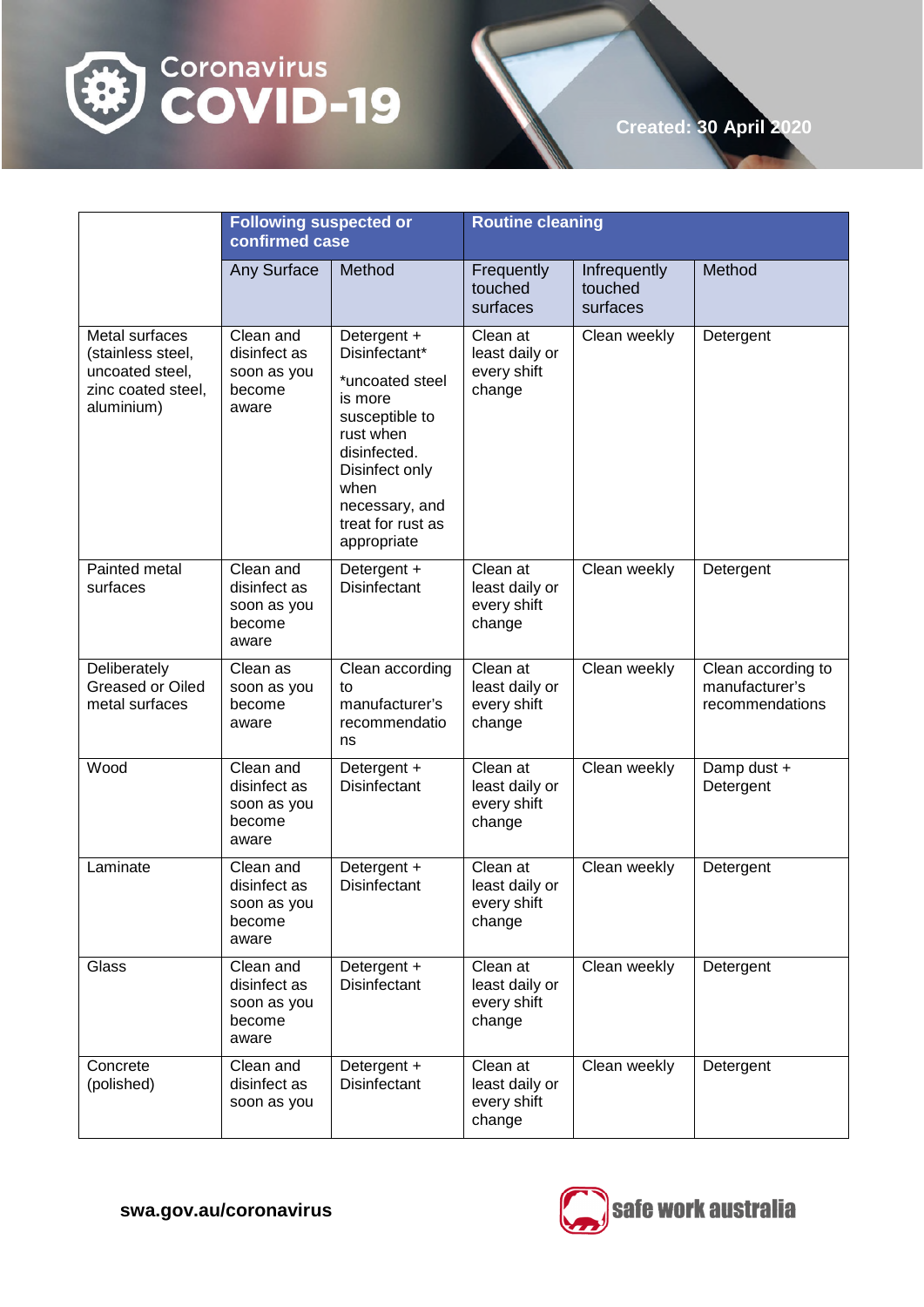



|                  | <b>Following suspected or</b><br>confirmed case                                           |                                                                                                                                                                            | <b>Routine cleaning</b>                             |                                     |                                                                                                                                                                                                     |
|------------------|-------------------------------------------------------------------------------------------|----------------------------------------------------------------------------------------------------------------------------------------------------------------------------|-----------------------------------------------------|-------------------------------------|-----------------------------------------------------------------------------------------------------------------------------------------------------------------------------------------------------|
|                  | Any Surface                                                                               | Method                                                                                                                                                                     | Frequently<br>touched<br>surfaces                   | Infrequently<br>touched<br>surfaces | Method                                                                                                                                                                                              |
|                  | become<br>aware                                                                           |                                                                                                                                                                            |                                                     |                                     |                                                                                                                                                                                                     |
| Concrete (rough) | Clean and<br>disinfect as<br>soon as you<br>become<br>aware                               | Detergent +<br>Disinfectant                                                                                                                                                | Clean at<br>least daily or<br>every shift<br>change | Clean weekly                        | Vacuum (HEPA)<br>or<br>Detergent                                                                                                                                                                    |
| Leather          | Clean and<br>disinfect as<br>soon as you<br>become<br>aware                               | Clean and<br>disinfect<br>according to<br>manufacturer's<br>recommendatio<br>ns                                                                                            | Clean at<br>least daily or<br>every shift<br>change | Clean weekly                        | Clean according to<br>manufacturer's<br>recommendations                                                                                                                                             |
| Fabric           | Clean and<br>disinfect as<br>soon as you<br>become<br>aware                               | Detergent +<br>Steam clean<br>If launderable,<br>wash on<br>warmest<br>possible setting<br>according to<br>manufacturer's<br>recommendatio<br>ns with laundry<br>detergent | Clean at<br>least daily or<br>every shift<br>change | Clean weekly                        | Vacuum (HEPA)<br>Damp dust +<br>Detergent<br>If launderable,<br>wash on warmest<br>possible setting<br>according to<br>manufacturer's<br>recommendations<br>with laundry<br>detergent               |
| Paper            | Not suitable<br>for cleaning.<br>Leave<br>undisturbed<br>for a<br>minimum of<br>72 hours. | Dispose of in<br>the bin (double-<br>bagged), or<br>leave<br>undisturbed for<br>a minimum of 72<br>hours, longer if<br>possible.                                           | Not suitable<br>for cleaning                        | Not suitable<br>for cleaning        | Use alternate,<br>cleanable options,<br>such as electronic<br>tablets<br>If use is<br>unavoidable, and<br>individual use is not<br>feasible, use a<br>plastic protective<br>sheet over the<br>page. |

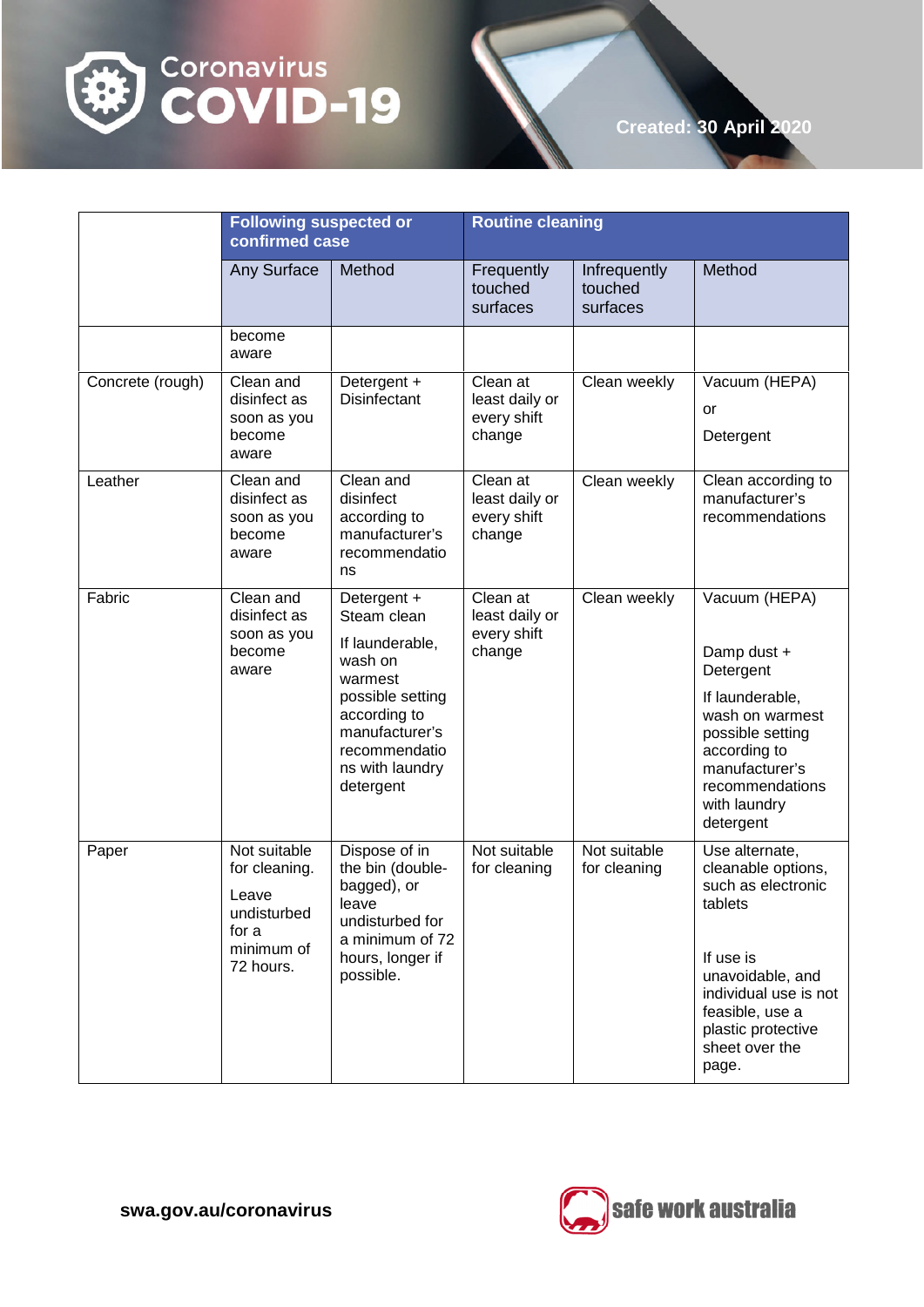



#### **1.6 Recommended cleaning by item**

The following table outlines the recommended minimum frequencies for routine cleaning of various items in the workplace, as well as recommended cleaning and disinfecting following a suspected or confirmed case of COVID-19.

It is applicable to all workplaces, noting some items may not be relevant to all workplaces.

It is highly recommended that workplaces are be cleaned at least daily. More frequent cleaning may be required in some circumstances. For example, if equipment is shared between workers, it should be cleaned between uses, where practicable.

More frequent disinfection may also be required at workplaces with a high volume of customers or visitors that are likely to touch surfaces.

#### **1.6.1 General**

|                                              | <b>Following suspected or</b><br>confirmed case             |                                    | <b>Routine cleaning</b>                                                          |                                              |                           |
|----------------------------------------------|-------------------------------------------------------------|------------------------------------|----------------------------------------------------------------------------------|----------------------------------------------|---------------------------|
|                                              | Any item                                                    | Method                             | Frequently<br>touched<br>items                                                   | Infrequently<br>touched items                | Method                    |
| Alcohol-based<br>hand sanitiser<br>dispenser | Clean and<br>disinfect as<br>soon as you<br>become<br>aware | Detergent +<br>Disinfectant        | Clean at least<br>daily                                                          | Clean weekly                                 | Detergent                 |
| <b>Bath</b>                                  | Clean and<br>disinfect as<br>soon as you<br>become<br>aware | Detergent +<br><b>Disinfectant</b> | Clean daily,<br>or after each<br>use if shared<br>facilities                     | Clean at least<br>daily                      | Detergent                 |
| Call bell/door bell                          | Clean and<br>disinfect as<br>soon as you<br>become<br>aware | Detergent +<br><b>Disinfectant</b> | Clean at least<br>daily                                                          | Clean weekly                                 | Detergent                 |
| Carpet (Soft<br>Floor)                       | Clean and                                                   | Carpet                             | Clean daily                                                                      | Clean weekly                                 | Vacuum with HEPA filter   |
|                                              | disinfect as<br>shampoo +<br>soon as you<br>become<br>aware | Steam clean                        | Clean<br>annually                                                                | Clean annually                               | Shampoo or steam<br>clean |
| Ceiling                                      | Clean and<br>disinfect as<br>soon as you<br>become<br>aware | Detergent +<br><b>Disinfectant</b> | Spot clean<br>daily & wash<br>yearly, e.g.<br>access<br>hatches and<br>surrounds | Spot clean<br>weekly & wash<br>every 3 years | Damp dust + Detergent     |

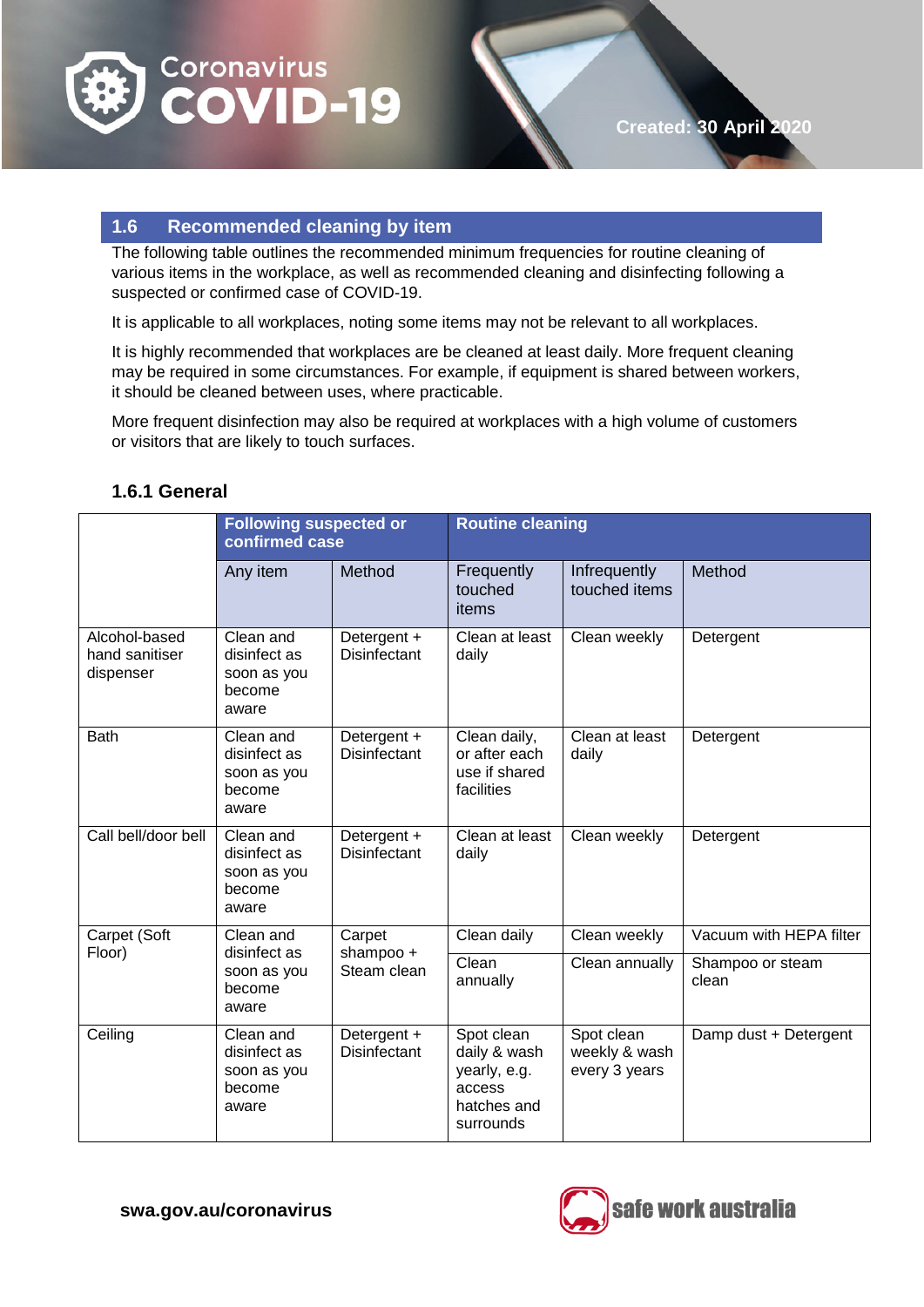



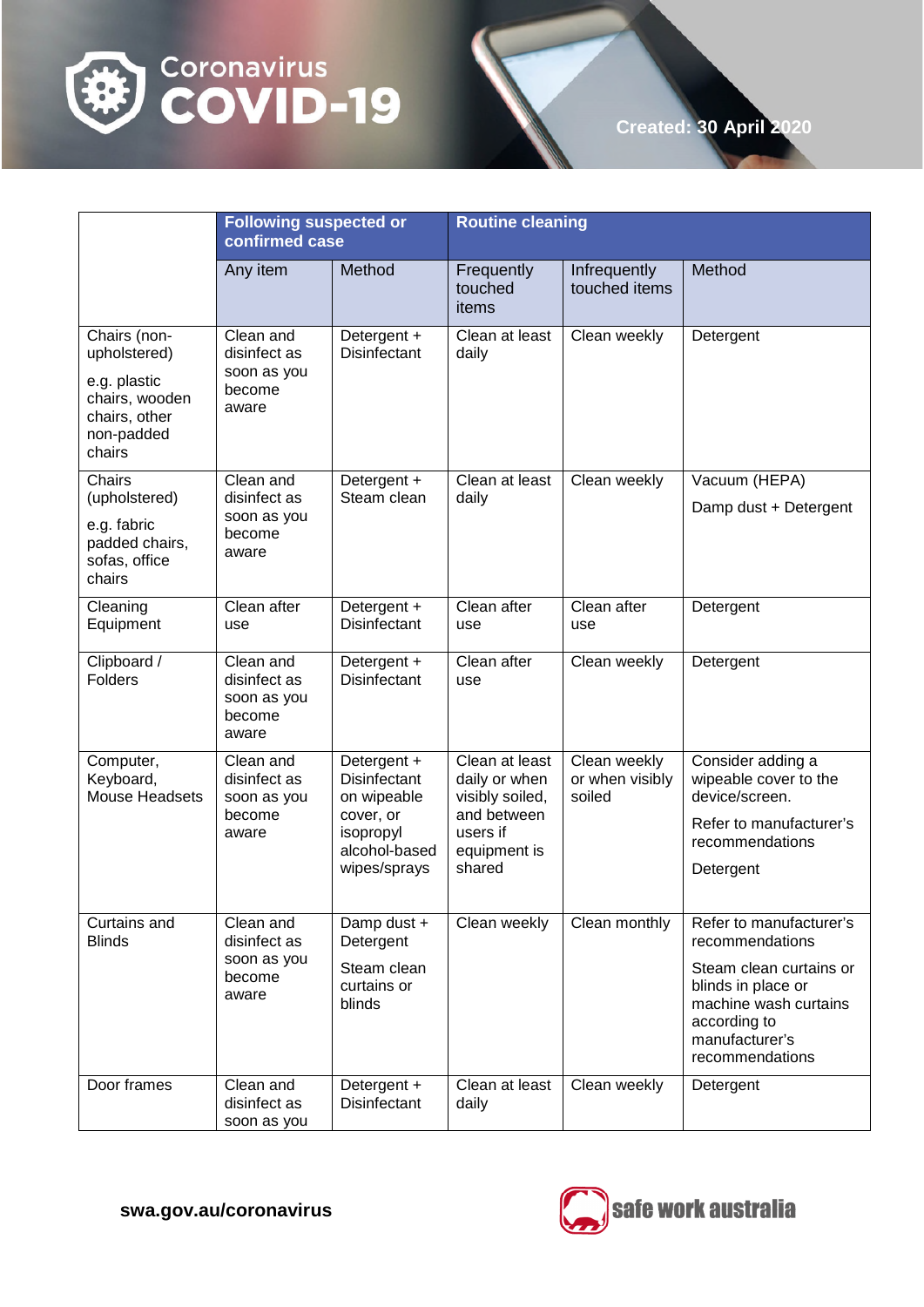

|                              | <b>Following suspected or</b><br>confirmed case             |                                    | <b>Routine cleaning</b>                                                                                                                        |                                                                                       |                                                         |
|------------------------------|-------------------------------------------------------------|------------------------------------|------------------------------------------------------------------------------------------------------------------------------------------------|---------------------------------------------------------------------------------------|---------------------------------------------------------|
|                              | Any item                                                    | Method                             | Frequently<br>touched<br>items                                                                                                                 | Infrequently<br>touched items                                                         | Method                                                  |
|                              | become<br>aware                                             |                                    |                                                                                                                                                |                                                                                       |                                                         |
| Door<br>knob/handles         | Clean and<br>disinfect as<br>soon as you<br>become<br>aware | Detergent +<br>Disinfectant        | Clean at least<br>daily                                                                                                                        | Clean daily                                                                           | Detergent                                               |
| Drinking<br>Fountains        | Clean and<br>disinfect as<br>soon as you<br>become<br>aware | Detergent +<br><b>Disinfectant</b> | Clean at least<br>daily                                                                                                                        | Clean daily                                                                           | Detergent                                               |
| Elevator buttons             | Clean and<br>disinfect as<br>soon as you<br>become<br>aware | Detergent +<br><b>Disinfectant</b> | Clean at least<br>daily                                                                                                                        | Clean weekly                                                                          | Detergent                                               |
| Floor (non-slip<br>vinyl)    | Clean as<br>soon as you<br>become<br>aware                  | Detergent +<br>Disinfectant        | Damp mop<br>daily                                                                                                                              | Damp mop<br>daily                                                                     | Detergent                                               |
| Floor (polished<br>concrete) | Clean and<br>disinfect as<br>soon as you<br>become<br>aware | Detergent +<br>Disinfectant        | Dust removal<br>& clean daily                                                                                                                  | Dust removal<br>& clean weekly                                                        | Detergent                                               |
| Fridges                      | Clean and<br>disinfect as<br>soon as you<br>pecome<br>aware | Detergent +<br>Disinfectant        | Weekly, &<br>defrost to<br>clean as<br>required<br>Clean<br>frequently<br>touched<br>surfaces on<br>fridge (i.e.<br>handles) at<br>least daily | Monthly &<br>defrost as<br>required<br>Daily spot<br>check-clean<br>when<br>necessary | Refer to manufacturer's<br>recommendations<br>Detergent |
| Hand rails, stair<br>rails   | Clean and<br>disinfect as<br>soon as you                    | Detergent +<br><b>Disinfectant</b> | Clean at least<br>daily                                                                                                                        | Clean weekly                                                                          | Detergent                                               |

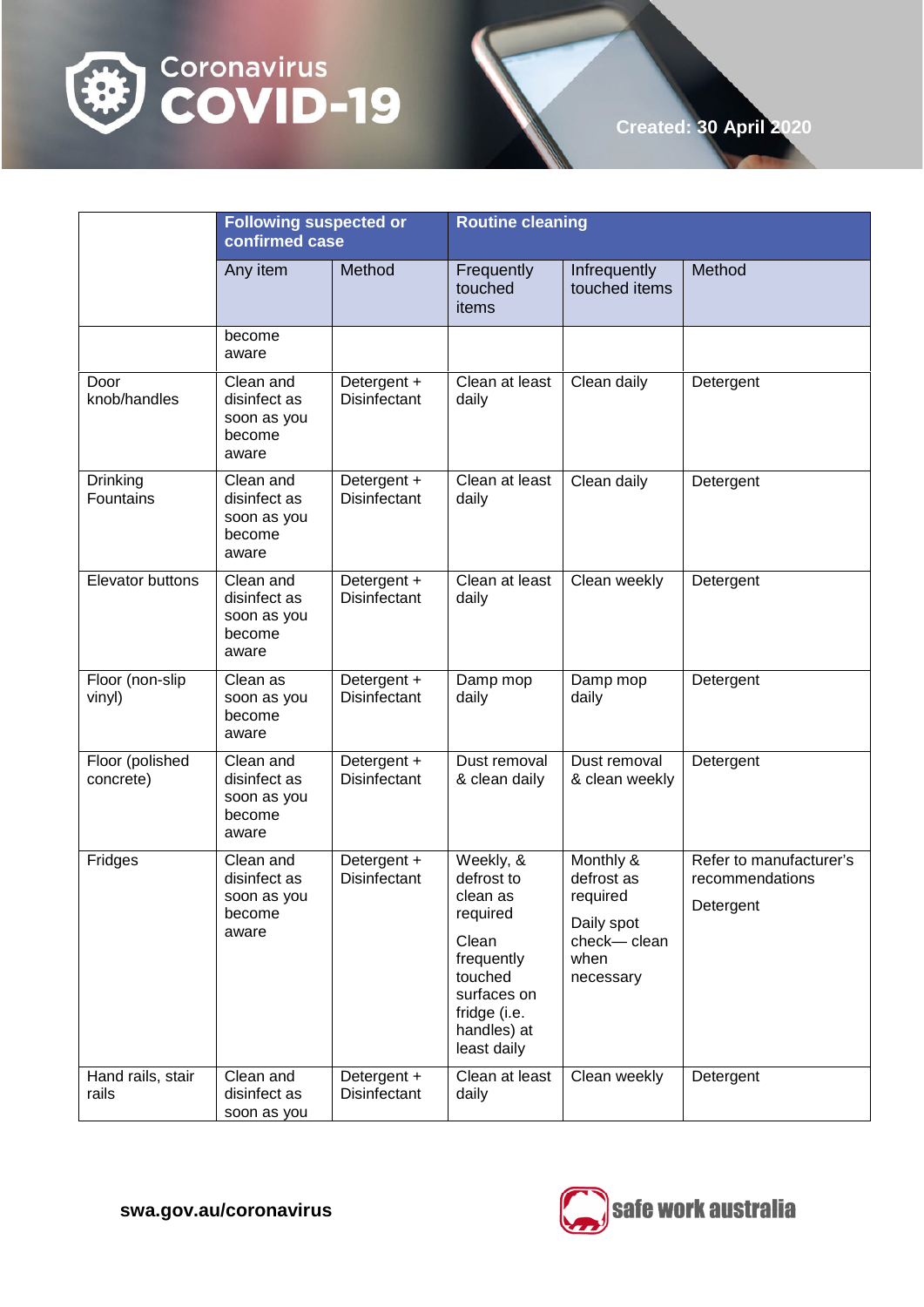

# Coronavirus<br>**COVID-19**





**Created: 30 April 2020**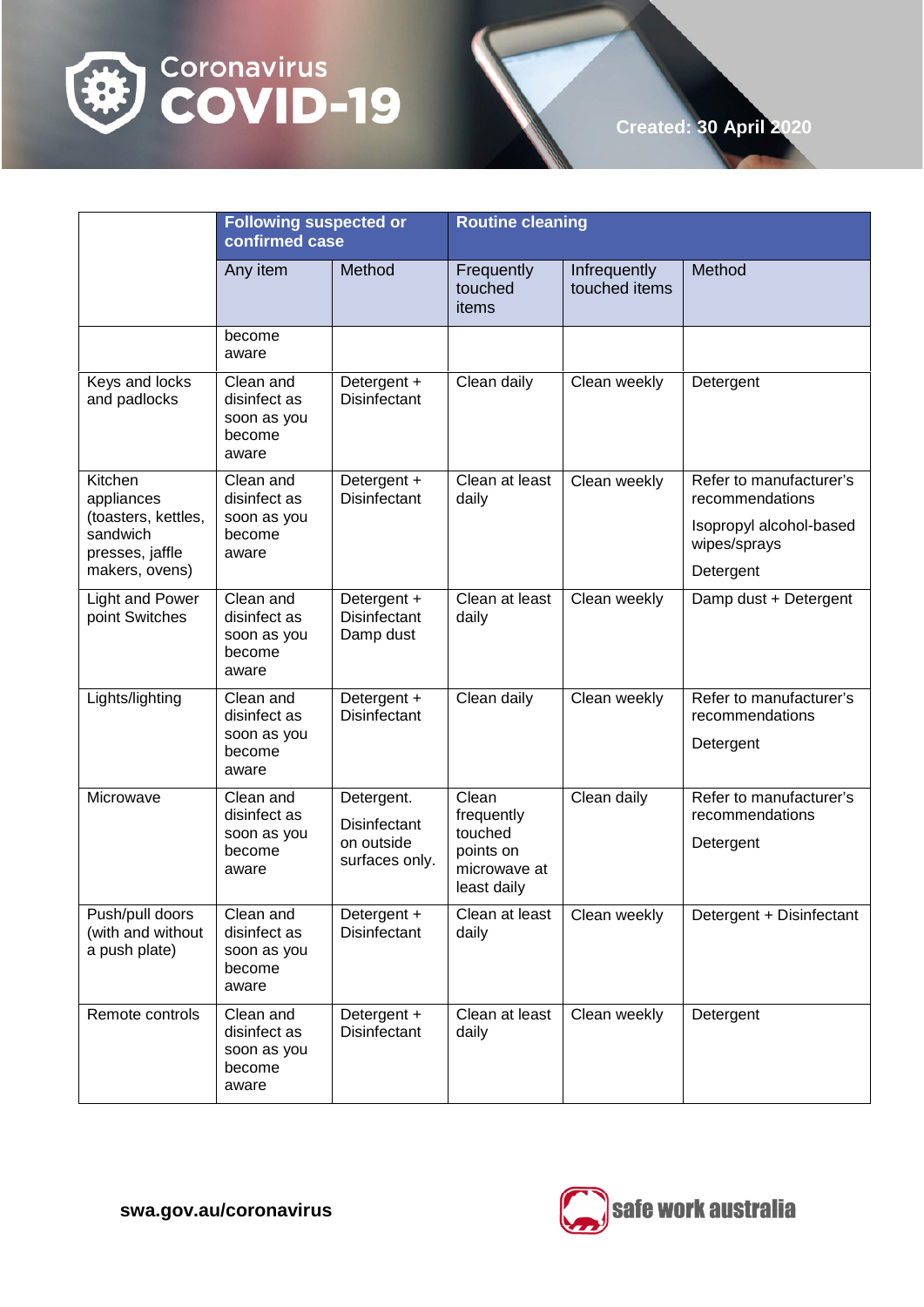

|                                      | <b>Following suspected or</b><br>confirmed case             |                                                                                     |                                                                               | <b>Routine cleaning</b>       |                                                                     |  |
|--------------------------------------|-------------------------------------------------------------|-------------------------------------------------------------------------------------|-------------------------------------------------------------------------------|-------------------------------|---------------------------------------------------------------------|--|
|                                      | Any item                                                    | Method                                                                              | Frequently<br>touched<br>items                                                | Infrequently<br>touched items | Method                                                              |  |
| Shelves (and<br>items on<br>shelves) | Clean and<br>disinfect as<br>soon as you<br>become<br>aware | Detergent +<br><b>Disinfectant</b>                                                  | Clean weekly                                                                  | Clean weekly                  | Detergent                                                           |  |
| Shower                               | Clean and<br>disinfect as<br>soon as you<br>become<br>aware | Detergent +<br>Disinfectant                                                         | Clean daily or<br>after each<br>use if shared<br>facilities                   | Clean weekly                  | Detergent + Disinfectant                                            |  |
| Sink (hand<br>washing &<br>kitchen)  | Clean and<br>disinfect as<br>soon as you<br>become<br>aware | Detergent<br><b>Disinfectant</b><br>on areas<br>around sink<br>only, not in<br>sink | Clean at least<br>daily                                                       | Clean daily                   | Detergent                                                           |  |
| Tables/desks                         | Clean and<br>disinfect as<br>soon as you<br>become<br>aware | Detergent +<br>Disinfectant                                                         | Clean at least<br>daily                                                       | Clean weekly                  | Detergent                                                           |  |
| Telephone                            | Clean and<br>disinfect as<br>soon as you<br>become<br>aware | Detergent +<br><b>Disinfectant</b><br>Damp dust                                     | Clean at least<br>daily & more<br>regularly if<br>shared by<br>multiple users | Clean weekly                  | Detergent                                                           |  |
| <b>Toilet</b>                        | Clean and<br>disinfect as<br>soon as you<br>become<br>aware | Detergent +<br>Disinfectant                                                         | Clean at least<br>daily                                                       | Clean weekly                  | Detergent + disinfectant                                            |  |
| Toilet doors and<br>locks            | Clean and<br>disinfect as<br>soon as you<br>become<br>aware | Detergent +<br><b>Disinfectant</b>                                                  | Clean at least<br>daily                                                       | Clean weekly                  | Detergent + Disinfectant                                            |  |
| TV                                   | Clean and<br>disinfect as<br>soon as you<br>become<br>aware | Detergent +<br><b>Disinfectant</b><br>Damp dust                                     | Clean weekly                                                                  | Clean weekly                  | Refer to manufacturer's<br>recommendations<br>Damp dust + Detergent |  |

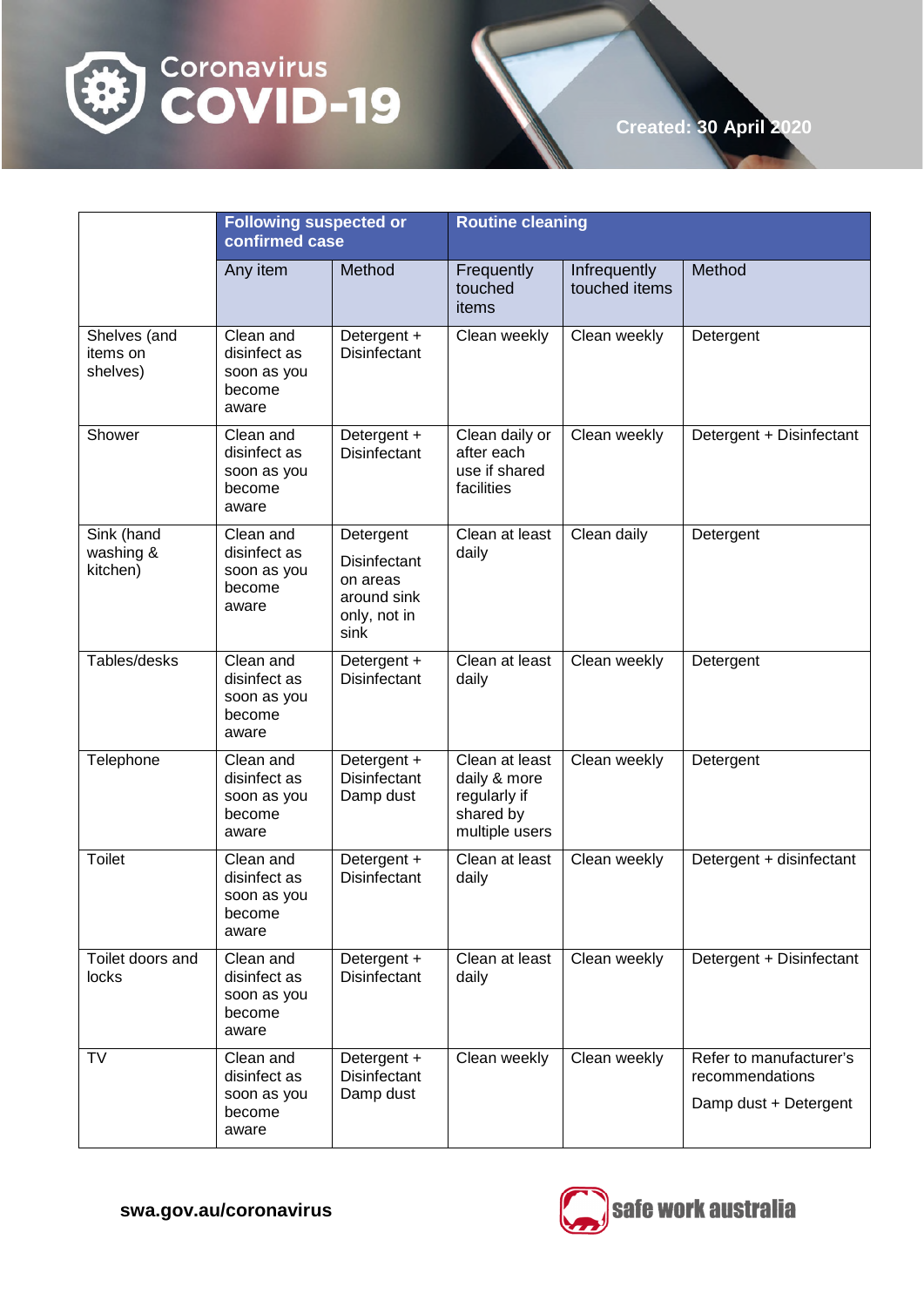



**Following suspected or confirmed case Routine cleaning**  Any item Method Frequently touched items **Infrequently** touched items **Method Vending Machines** Clean and disinfect as soon as you become aware Detergent + Disinfectant Damp dust Clean frequently touched points on machine at least daily Clean weekly  $\vert$  Refer to manufacturer's recommendations Damp dust + detergent or Isopropyl alcohol-based wipes/sprays Walls **Clean and** disinfect as soon as you become aware Detergent + **Disinfectant** Spot clean touched walls daily & full clean yearly Spot clean weekly & full clean yearly Damp dust + Detergent Windows | Clean and disinfect as soon as you become aware Detergent + **Disinfectant** Spot clean touched windows daily Clean weekly | Detergent Window frames (sliding servery window types) Clean and disinfect as soon as you become aware Detergent + **Disinfectant** Clean at least daily Clean weekly | Detergent



**Created: 30 April 2020**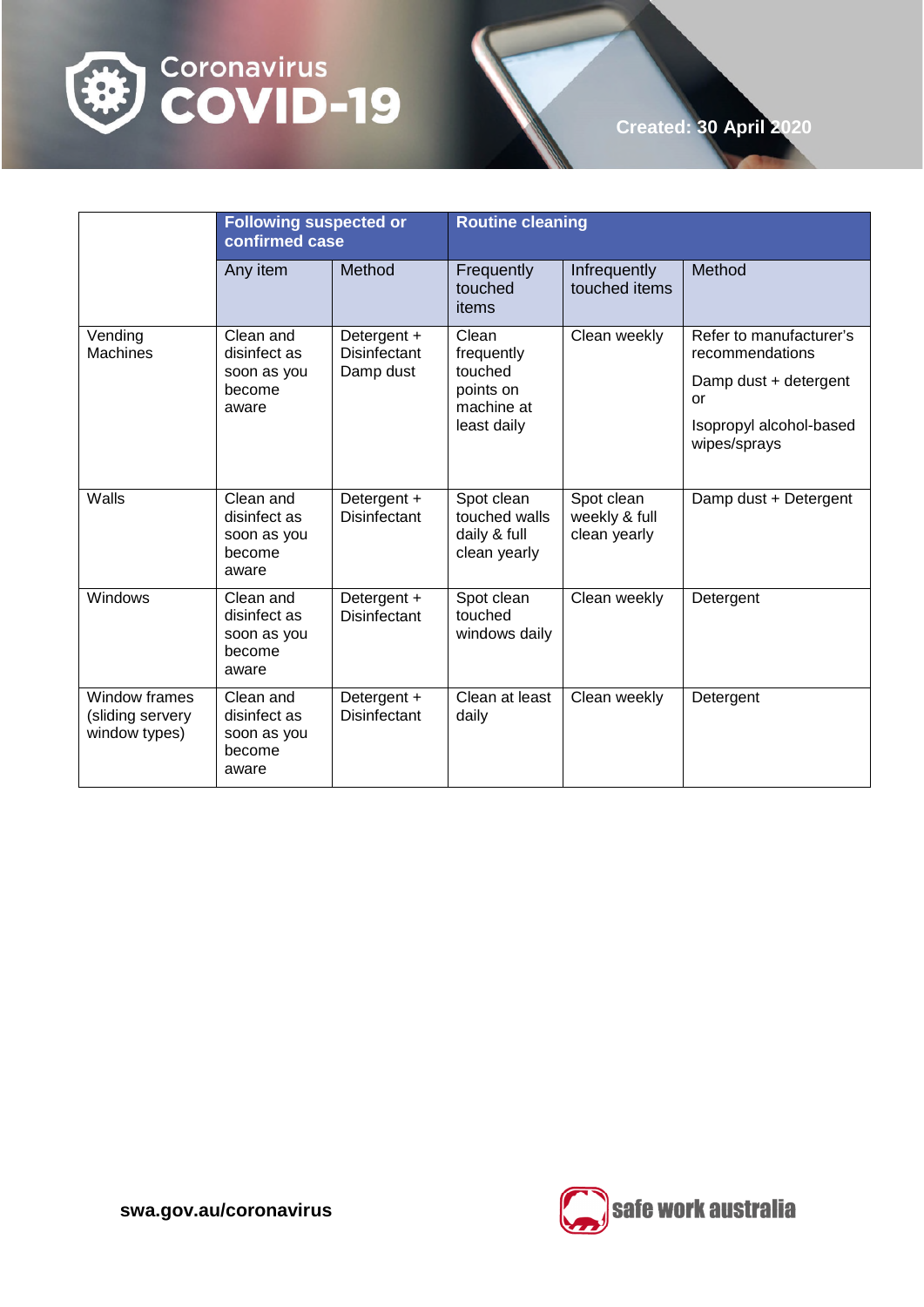

# **1.6.2 Specialised electronic equipment**

|                                                                                 | <b>Following suspected or</b><br>confirmed case                                                                                               |                                                              | <b>Routine cleaning</b>                                  |                               |                                                                                                                                                                  |  |
|---------------------------------------------------------------------------------|-----------------------------------------------------------------------------------------------------------------------------------------------|--------------------------------------------------------------|----------------------------------------------------------|-------------------------------|------------------------------------------------------------------------------------------------------------------------------------------------------------------|--|
|                                                                                 | Any item                                                                                                                                      | Method                                                       | Frequently<br>touched<br>items                           | Infrequently<br>touched items | Method                                                                                                                                                           |  |
| Electrical<br>equipment                                                         | Clean and<br>disinfect as<br>soon as you<br>become<br>aware                                                                                   | Detergent +<br><b>Disinfectant</b>                           | Clean at least<br>daily or<br>between users<br>if shared | Clean weekly                  | Refer to the<br>manufacturer's<br>recommendations                                                                                                                |  |
| Electronic<br>equipment<br>(sensitive to<br>electrostatic                       | Clean and<br>Clean weekly<br>Detergent +<br>Clean at least<br>disinfect as<br><b>Disinfectant</b><br>daily or<br>between users<br>soon as you | Consider adding a<br>wipeable cover to the<br>device/screen. |                                                          |                               |                                                                                                                                                                  |  |
| become<br>charge)<br>aware                                                      |                                                                                                                                               |                                                              | if shared                                                |                               | Refer to manufacturer's<br>recommendations                                                                                                                       |  |
| E.g. Ipads,<br>tablets, laptops<br>exterior of<br>computer case<br>and monitors |                                                                                                                                               |                                                              |                                                          |                               | If no manufacturer's<br>recommendations, use<br>isopropyl alcohol-based<br>preparations with non-<br>electrostatic wipes<br>suitable for electronic<br>equipment |  |
| <b>Touch screens</b><br>e.g. information<br>screens in<br>buildings             | Clean and<br>disinfect as<br>soon as you<br>become<br>aware                                                                                   | Detergent +<br><b>Disinfectant</b><br>on wipeable            | Clean at least<br>daily                                  | Clean weekly                  | Consider adding a<br>wipeable cover to the<br>device/screen.                                                                                                     |  |
|                                                                                 |                                                                                                                                               | covers<br>Isopropyl<br>alcohol-based<br>wipes/sprays         |                                                          |                               | Refer to the<br>manufacturer's<br>recommendations                                                                                                                |  |
|                                                                                 |                                                                                                                                               |                                                              |                                                          |                               | Isopropyl alcohol-based<br>wipes/sprays                                                                                                                          |  |

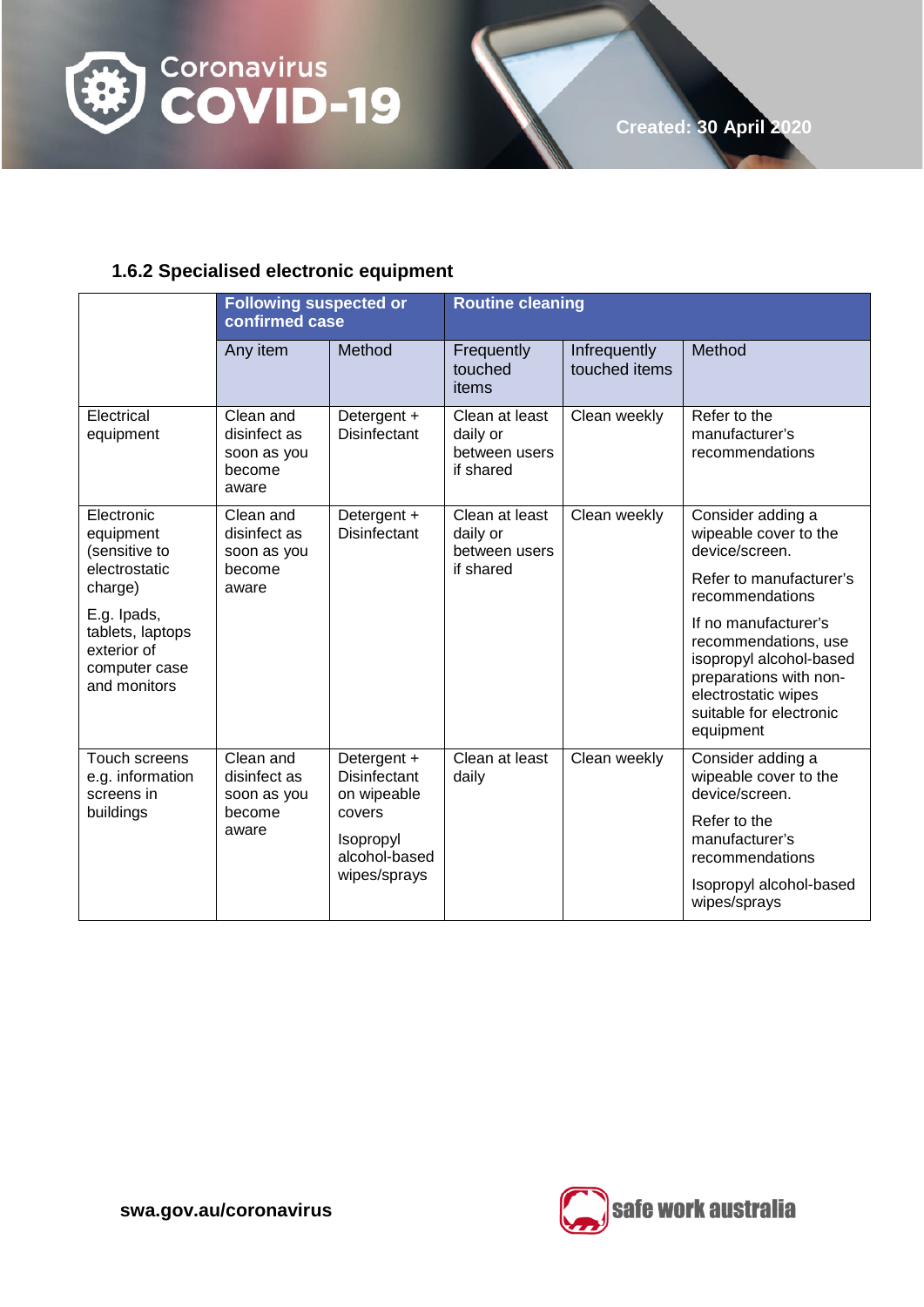

# **1.6.3 Retail**

|                                     | <b>Following suspected or</b><br>confirmed case             |                                                                           | <b>Routine cleaning</b>                     |                               |                                                        |
|-------------------------------------|-------------------------------------------------------------|---------------------------------------------------------------------------|---------------------------------------------|-------------------------------|--------------------------------------------------------|
|                                     | Any item                                                    | Method                                                                    | Frequently<br>touched<br>items              | Infrequently<br>touched items | Method                                                 |
| Cash registers                      | Clean and<br>disinfect as<br>soon as you<br>become<br>aware | Detergent +<br>Disinfectant<br>Isopropyl<br>alcohol-based<br>wipes/sprays | Clean after<br>each shift                   | Clean weekly                  | Detergent + Isopropyl<br>alcohol-based<br>wipes/sprays |
| <b>EFTPOS</b><br>machines           | Clean and<br>disinfect as<br>soon as you<br>become<br>aware | Isopropyl<br>alcohol-based<br>wipes/sprays                                | Clean after<br>each use (if<br>practicable) | Clean weekly                  | Isopropyl alcohol-based<br>wipes/sprays                |
| Hand-held cash<br>register scanners | Clean and<br>disinfect as<br>soon as you<br>become<br>aware | Isopropyl<br>alcohol-based<br>wipes/sprays                                | Clean after<br>each use (if<br>practicable) | Clean weekly                  | Isopropyl alcohol-based<br>wipes/sprays                |
| Trollies & Hand-<br>held baskets    | Clean and<br>disinfect as<br>soon as you<br>become<br>aware | Detergent +<br>Disinfectant                                               | Clean after<br>each use                     | Clean after<br>each use       | Detergent<br>Isopropyl alcohol-based<br>wipes          |

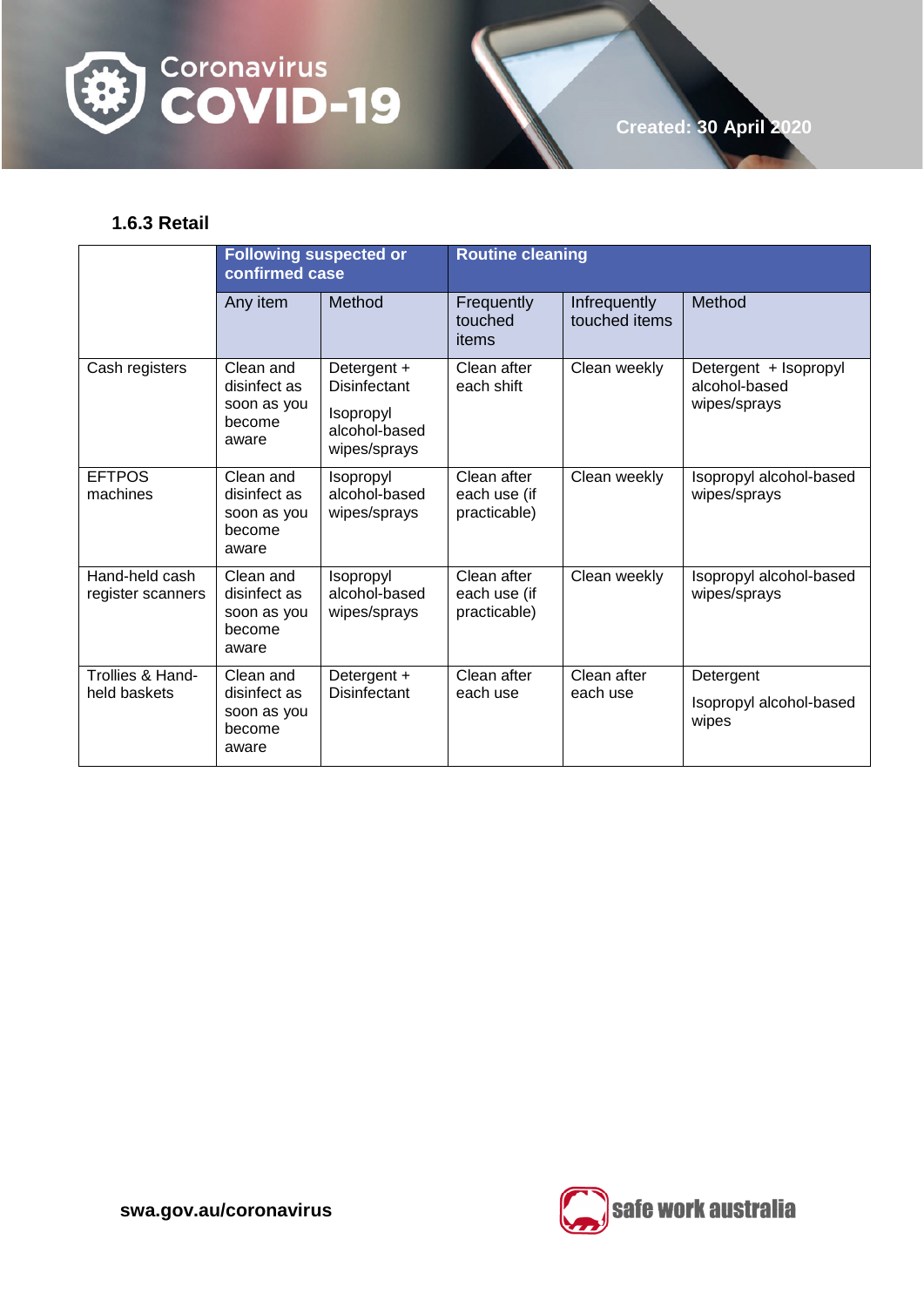

# **1.6.4 Building and construction**

|                               | <b>Following suspected or</b><br>confirmed case             |                                                                                                     | <b>Routine cleaning</b>                                      |                               |                                                                                               |
|-------------------------------|-------------------------------------------------------------|-----------------------------------------------------------------------------------------------------|--------------------------------------------------------------|-------------------------------|-----------------------------------------------------------------------------------------------|
|                               | Any item                                                    | Method                                                                                              | Frequently<br>touched<br>items                               | Infrequently<br>touched items | Method                                                                                        |
| <b>Bollards</b>               | Clean and<br>disinfect as<br>soon as you<br>become<br>aware | Detergent +<br><b>Disinfectant</b>                                                                  | Clean<br>frequently<br>touched<br>surfaces at<br>least daily | Clean weekly                  | Detergent                                                                                     |
| Hoses                         | Clean and<br>disinfect as<br>soon as you<br>become<br>aware | Detergent +<br><b>Disinfectant</b>                                                                  | Clean<br>frequently<br>touched<br>surfaces at<br>least daily | Clean weekly                  | Detergent                                                                                     |
| Ladders                       | Clean and<br>disinfect as<br>soon as you<br>become<br>aware | Detergent +<br><b>Disinfectant</b>                                                                  | Clean<br>between<br>shifts or users                          | Clean weekly                  | Detergent                                                                                     |
| Power tools<br>and hand tools | Clean as<br>soon as you<br>become<br>aware                  | Refer to the<br>manufacturer's<br>recommendation<br>s<br>Isopropyl<br>alcohol-based<br>wipes/sprays | Clean<br>between<br>shifts or users                          | Clean weekly                  | Refer to the<br>manufacturer's<br>recommendations<br>Isopropyl alcohol-<br>based wipes/sprays |
| Scaffolding /<br>formwork     | Clean and<br>disinfect as<br>soon as you<br>become<br>aware | Detergent +<br><b>Disinfectant</b>                                                                  | Clean<br>frequently<br>touched<br>surfaces daily             | Clean weekly                  | Detergent                                                                                     |

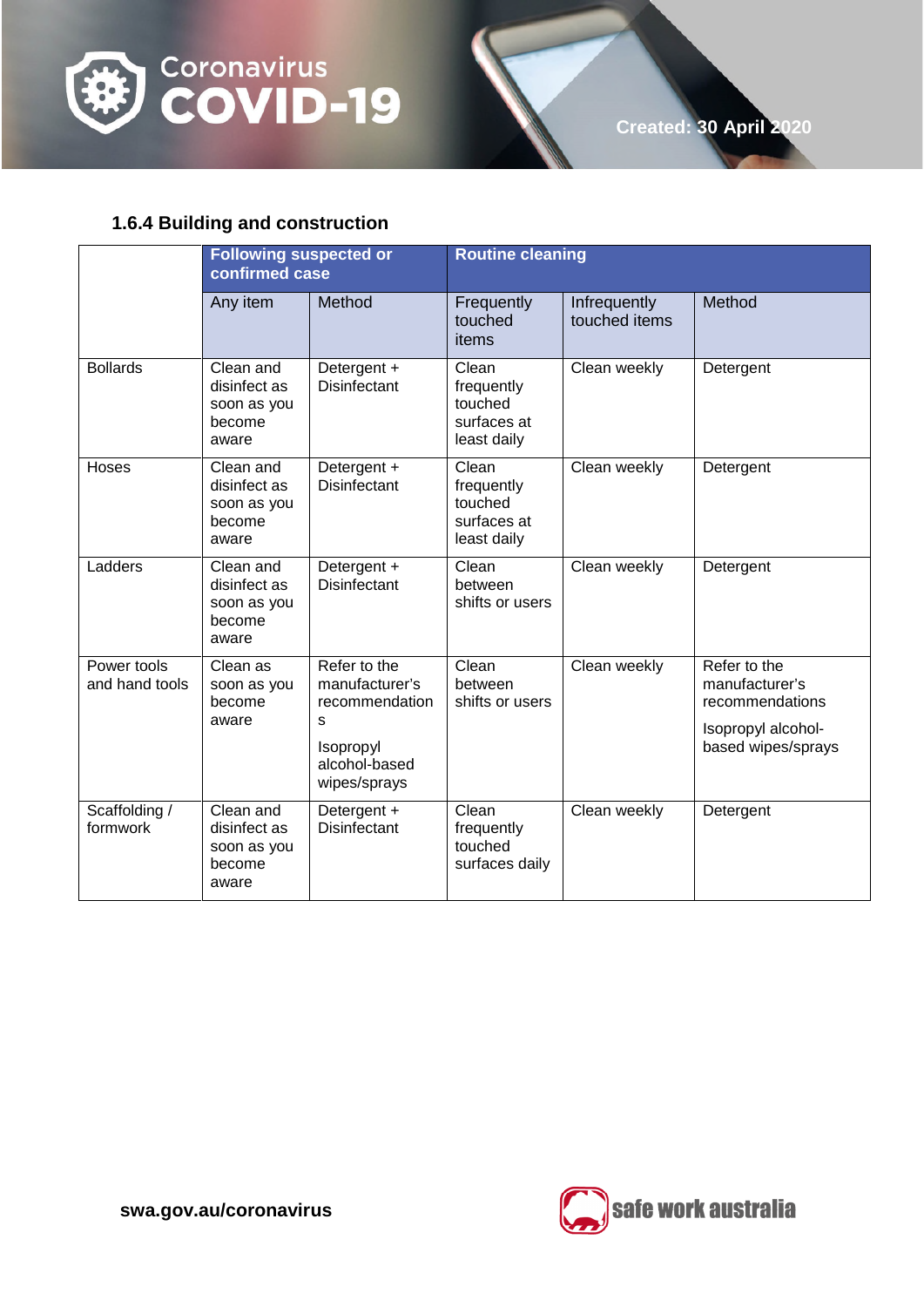

# **1.6.5 Warehousing and logistics**

|                                               | <b>Following suspected or</b><br>confirmed case             |                                                                                           | <b>Routine cleaning</b>                                      |                               |                                                                                           |
|-----------------------------------------------|-------------------------------------------------------------|-------------------------------------------------------------------------------------------|--------------------------------------------------------------|-------------------------------|-------------------------------------------------------------------------------------------|
|                                               | Any item                                                    | Method                                                                                    | Frequently<br>touched<br>items                               | Infrequently<br>touched items | Method                                                                                    |
| Control panels<br>and other plant<br>controls | Clean as<br>soon as you<br>become<br>aware                  | Refer to<br>manufacturer's<br>recommendations<br>Isopropyl alcohol-<br>based wipes/sprays | Clean<br>between<br>shifts or<br>users                       | Clean weekly                  | Refer to<br>manufacturer's<br>recommendations<br>Isopropyl alcohol-<br>based wipes/sprays |
| <b>Conveyor Belts</b>                         | Clean and<br>disinfect as<br>soon as you<br>become<br>aware | Detergent +<br><b>Disinfectant</b>                                                        | Clean<br>frequently<br>touched<br>surfaces at<br>least daily | Clean weekly                  | Detergent                                                                                 |
| Drainage grates                               | Clean and<br>disinfect as<br>soon as you<br>become<br>aware | Detergent +<br><b>Disinfectant</b>                                                        | Clean<br>frequently<br>touched<br>surfaces at<br>least daily | Clean weekly                  | Detergent                                                                                 |
| Hi Vis Vests worn<br>over clothing            | Clean and<br>disinfect as<br>soon as you<br>become<br>aware | Refer to<br>manufacturer's<br>recommendations<br>Detergent +<br>Disinfectant              | Clean at<br>least daily or<br>between<br>users if<br>shared  | Clean daily                   | Refer to<br>manufacturer's<br>recommendations<br>Detergent                                |
| Machinery<br>surfaces                         | Clean and<br>disinfect as<br>soon as you<br>become<br>aware | Detergent +<br><b>Disinfectant</b>                                                        | Clean<br>frequently<br>touched<br>surfaces at<br>least daily | Clean weekly                  | Detergent                                                                                 |
| Manual stopcock<br>valves                     | Clean and<br>disinfect as<br>soon as you<br>become<br>aware | Detergent +<br>Disinfectant                                                               | Clean<br>frequently<br>touched<br>surfaces at<br>least daily | Clean weekly                  | Detergent                                                                                 |
| Roller door<br>handles                        | Clean and<br>disinfect as<br>soon as you<br>become<br>aware | Detergent +<br>Disinfectant                                                               | Clean<br>frequently<br>touched<br>surfaces at<br>least daily | Clean weekly                  | Detergent                                                                                 |

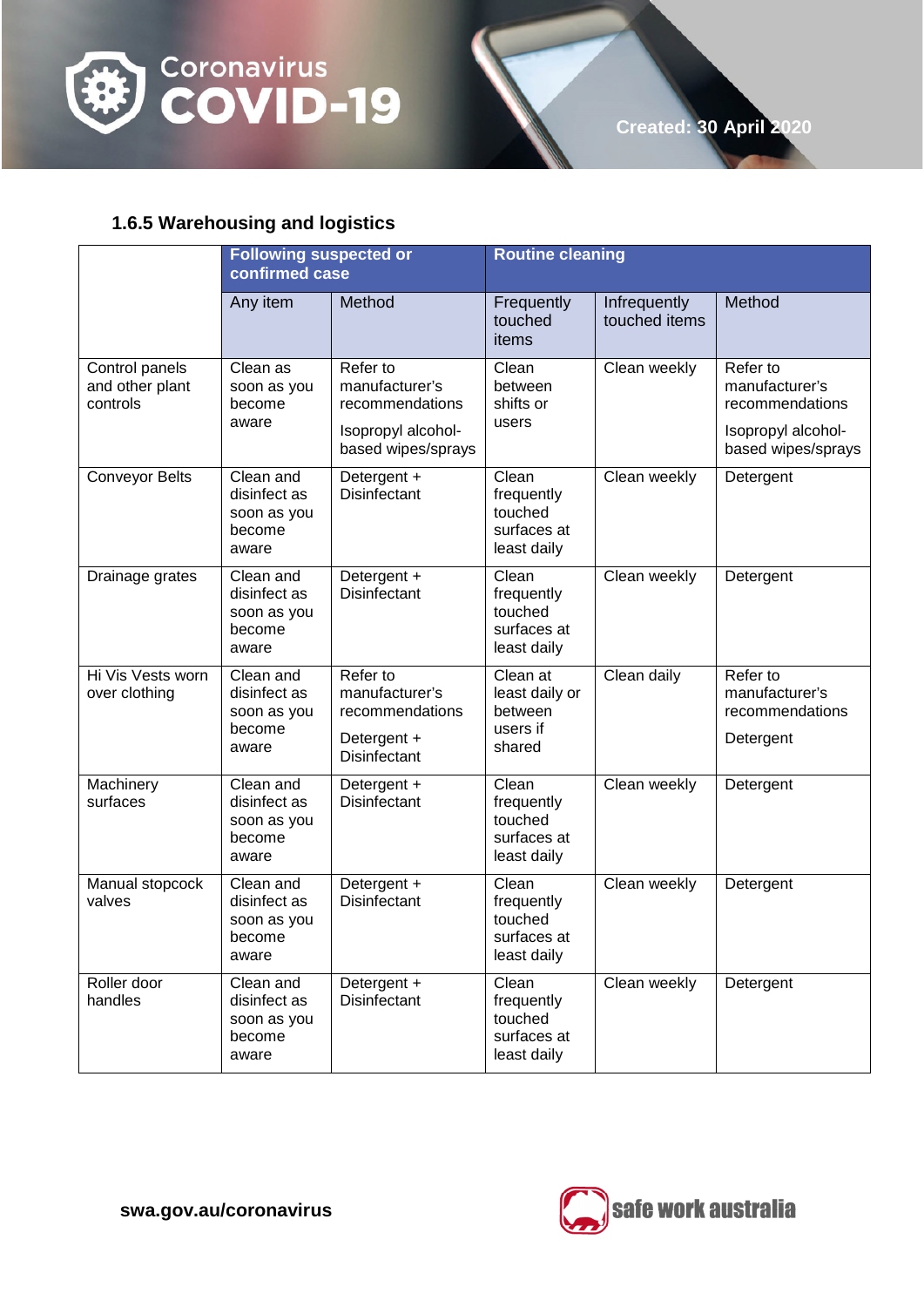

|                                                                             |                                                             | <b>Following suspected or</b><br>confirmed case |                                                              | <b>Routine cleaning</b>       |           |  |
|-----------------------------------------------------------------------------|-------------------------------------------------------------|-------------------------------------------------|--------------------------------------------------------------|-------------------------------|-----------|--|
|                                                                             | Any item                                                    | Method                                          | Frequently<br>touched<br>items                               | Infrequently<br>touched items | Method    |  |
| Other PPE if<br>shared between<br>workers (hard<br>hats, safety<br>eyewear) | Clean and<br>disinfect as<br>soon as you<br>become<br>aware | Detergent +<br>Disinfectant                     | Clean at<br>least daily or<br>between<br>users if<br>shared  | Clean weekly                  | Detergent |  |
| Safety guards<br>around equipment                                           | Clean and<br>disinfect as<br>soon as you<br>become<br>aware | Detergent +<br><b>Disinfectant</b>              | Clean<br>frequently<br>touched<br>surfaces at<br>least daily | Clean weekly                  | Detergent |  |
| Viewing windows                                                             | Clean as<br>soon as you<br>become<br>aware                  | Detergent +<br>Disinfectant                     | Clean at<br>least daily                                      | Clean weekly                  | Detergent |  |